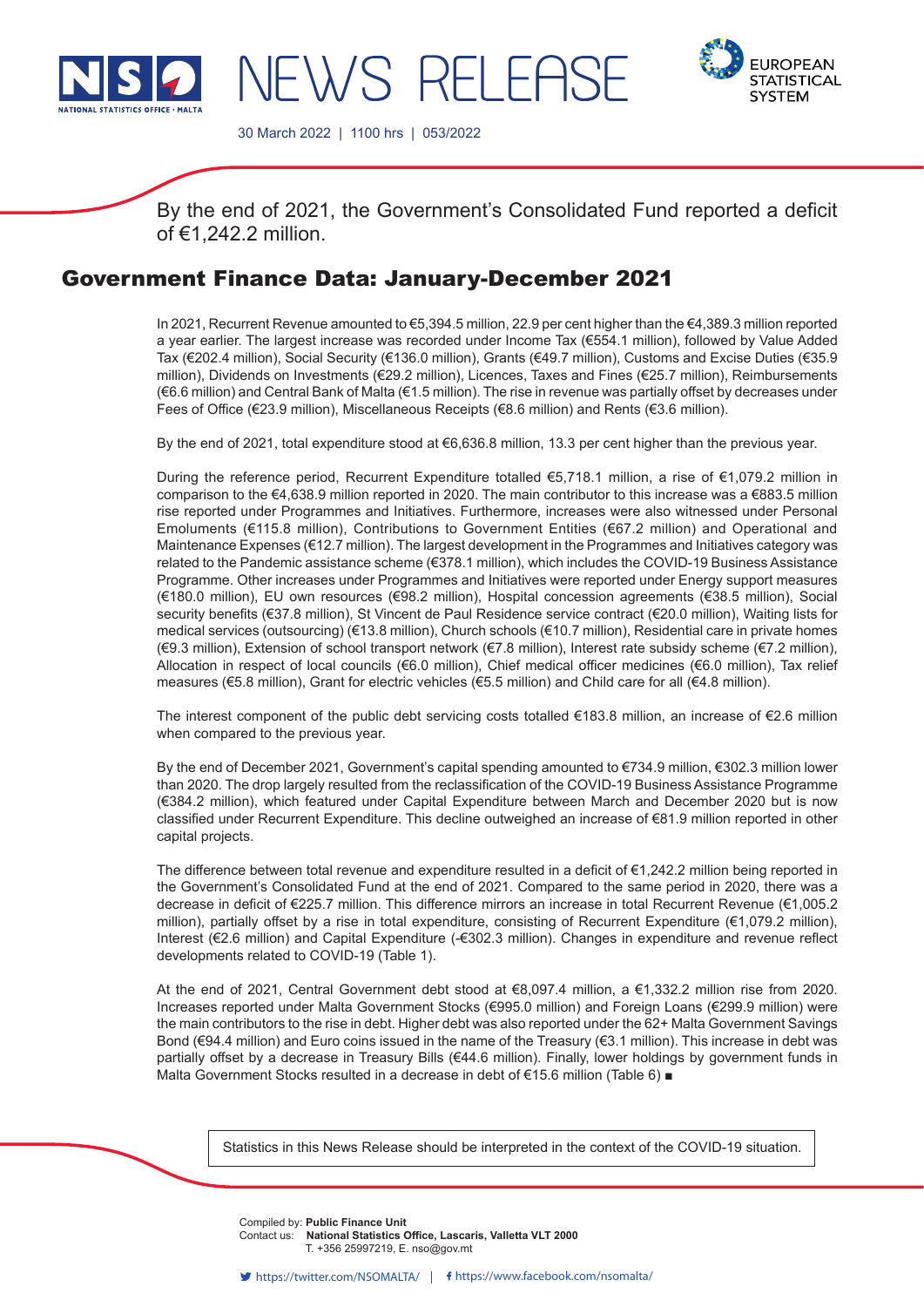## **Table 1. Revenue/Expenditure categories by period and description**

|                                             | Jan-Dec   | Jan-Dec      | Jan-Dec   |            | Jan-Dec 2021 /<br>Jan-Dec 2020 |
|---------------------------------------------|-----------|--------------|-----------|------------|--------------------------------|
| <b>Description</b>                          | 2019      | 2020         | 2021      | Change     | % change                       |
|                                             |           | € 000        |           |            |                                |
| (a) Total Recurrent Revenue                 | 4,972,883 | 4,389,297    | 5,394,510 | 1,005,213  | 22.9                           |
| <b>Customs and Excise Duties</b>            | 332,123   | 264,416      | 300,313   | 35,897     |                                |
| Licences, Taxes and Fines                   | 397,034   | 310,326      | 336,054   | 25,729     |                                |
| Income Tax                                  | 1,765,801 | 1,536,707    | 2,090,845 | 554,138    |                                |
| Value Added Tax                             | 944,741   | 767,657      | 970,040   | 202,384    |                                |
| Fees of Office                              | 84,246    | 116,316      | 92,391    | $-23,925$  |                                |
| <b>Reimbursements</b>                       | 48,518    | 33,989       | 40,595    | 6,606      |                                |
| Central Bank of Malta                       | 28,000    | 31,500       | 33,045    | 1,545      |                                |
| Rents                                       | 35,562    | 34,756       | 31,194    | $-3,561$   |                                |
| Dividends on Investment                     | 32,644    | 26,060       | 55,280    | 29,220     |                                |
| Interest on loans made by Government        | 90        | 9            | 3         | -5         |                                |
| Social Security                             | 1,046,140 | 1,063,423    | 1,199,463 | 136,040    |                                |
| Grants                                      | 184,600   | 110,665      | 160,385   | 49,720     |                                |
| Miscellaneous Receipts                      | 73,384    | 93,475       | 84,903    | $-8,573$   |                                |
| (b) Total Expenditure                       | 4,963,528 | 5,857,203    | 6,636,759 | 779,556    | 13.3                           |
| <b>Recurrent Expenditure</b>                | 4,216,202 | 4,638,869    | 5,718,071 | 1,079,202  | 23.3                           |
| <b>Personal Emoluments</b>                  | 962,313   | 981,303      | 1,097,089 | 115,785    |                                |
| Operational and Maintenance Expenses        | 228,375   | 266,740      | 279,454   | 12,714     |                                |
| Programmes and Initiatives                  | 2,493,748 | 2,770,166    | 3,653,679 | 883,512    |                                |
| <b>Contributions to Government Entities</b> | 531,766   | 620,660      | 687,849   | 67,190     |                                |
| <b>Interest</b>                             | 192,283   | 181,205      | 183,811   | 2,606      | 1.4                            |
| Capital Expenditure                         | 555,043   | 1,037,130    | 734,878   | $-302,252$ | $-29.1$                        |
| (a-b) Consolidated Fund Surplus/Deficit     | 9,354     | $-1,467,906$ | 1,242,248 | 225,658    | 15.4                           |
| (c) Financial Transactions                  |           |              |           |            |                                |
| Revenue                                     |           |              |           |            |                                |
| Loans                                       | 449,713   | 1,549,791    | 1,854,107 | 304,316    |                                |
| Repayment of Loans                          | 0         | 915          | 2,226     | 1,311      |                                |
| Receipts from Sale of Shares                | 978       | 889          | 889       | 0          |                                |
| Other extraordinary receipts                | 0         | 0            | 0         | 0          |                                |
| Expenditure                                 |           |              |           |            |                                |
| Contribution to Sinking Fund                | 50,050    | 20,050       | 30,000    | 9,950      |                                |
| <b>Equity Acquisition</b>                   | 18,795    | 36,980       | 34,500    | $-2,480$   |                                |
| Repayment of Loan                           | 439,673   | 465,706      | 462,502   | $-3,204$   |                                |
| Loans                                       | 0         | 0            | 5,272     | 5,272      |                                |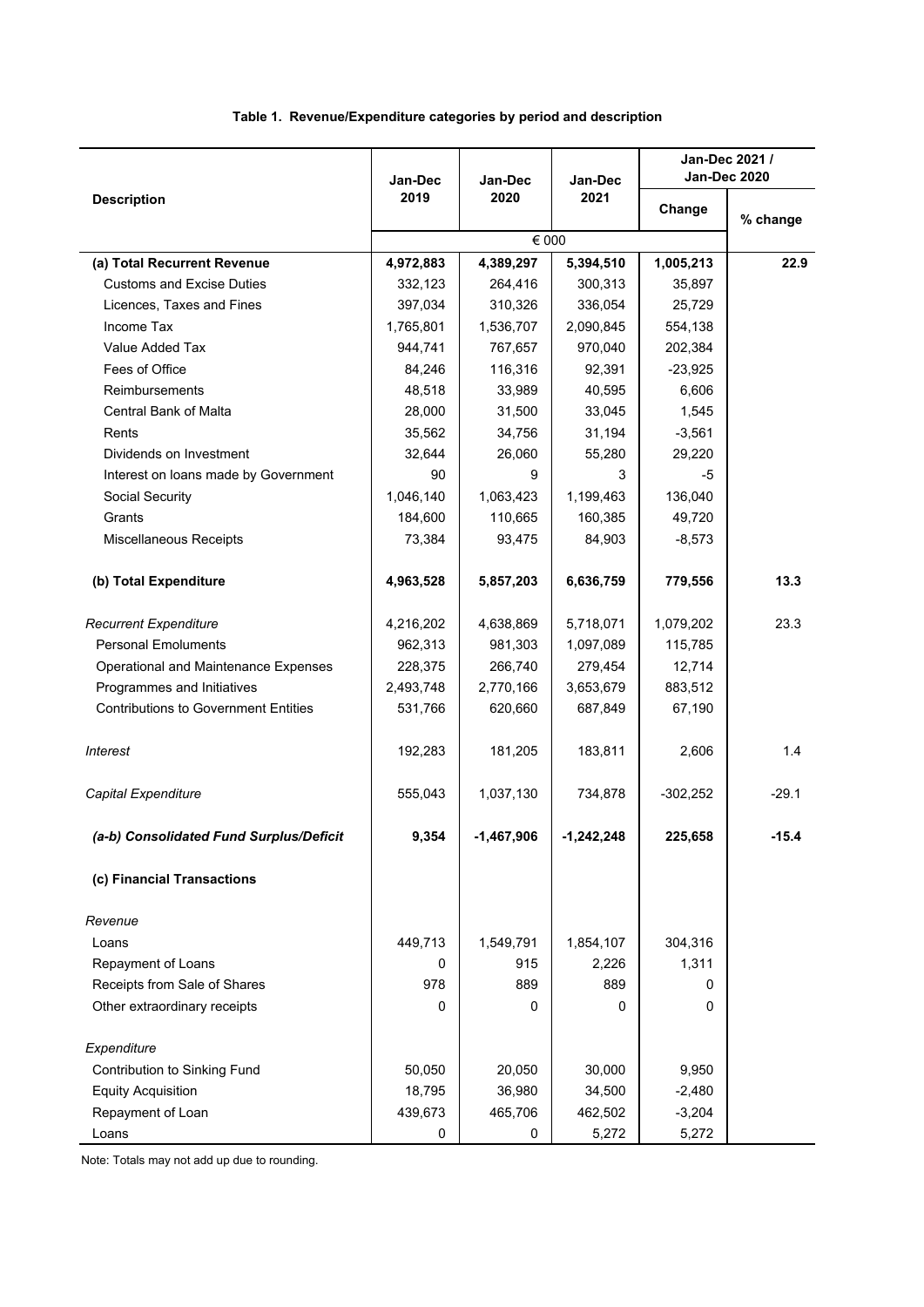## **Table 2. Revenue/Expenditure categories by month and description**

|                                             | <b>December</b> | <b>December</b> | <b>December</b> | December 2021 /<br>December 2020 |          |  |
|---------------------------------------------|-----------------|-----------------|-----------------|----------------------------------|----------|--|
| <b>Description</b>                          | 2019<br>2020    |                 | 2021            | Change                           | % change |  |
|                                             |                 |                 | € 000           |                                  |          |  |
| (a) Total Recurrent Revenue                 | 583,525         | 657,216         | 852,679         | 195,463                          | 29.7     |  |
| <b>Customs and Excise Duties</b>            | 27,249          | 32,275          | 29,485          | $-2,790$                         |          |  |
| Licences, Taxes and Fines                   | 38,547          | 36,255          | 33,034          | $-3,221$                         |          |  |
| Income Tax                                  | 293,160         | 267,716         | 451,645         | 183,929                          |          |  |
| Value Added Tax                             | 39,105          | 43,281          | 46,059          | 2,778                            |          |  |
| Fees of Office                              | 7,321           | 15,407          | 3,690           | $-11,717$                        |          |  |
| <b>Reimbursements</b>                       | 6,571           | 2,704           | 10,451          | 7,747                            |          |  |
| Central Bank of Malta                       | 0               | 6,500           | 0               | $-6,500$                         |          |  |
| Rents                                       | 1,577           | 4,143           | 6,948           | 2,805                            |          |  |
| Dividends on Investment                     | 9,437           | 4,150           | 14,584          | 10,434                           |          |  |
| Interest on loans made by Government        | 1               | 0               | 1               | 1                                |          |  |
| Social Security                             | 145,979         | 221,553         | 214,395         | $-7,157$                         |          |  |
| Grants                                      | 11,194          | 20,054          | 40,670          | 20,617                           |          |  |
| Miscellaneous Receipts                      | 3,385           | 3,179           | 1,717           | $-1,462$                         |          |  |
|                                             |                 |                 |                 |                                  |          |  |
| (b) Total Expenditure                       | 582,203         | 791,108         | 960,853         | 169,745                          | 21.5     |  |
| <b>Recurrent Expenditure</b>                | 460,422         | 554,108         | 835,328         | 281,220                          | 50.8     |  |
| <b>Personal Emoluments</b>                  | 153,516         | 157,719         | 170,579         | 12,861                           |          |  |
| Operational and Maintenance Expenses        | 24,262          | 13,162          | 33,104          | 19,942                           |          |  |
| Programmes and Initiatives                  | 234,016         | 342,198         | 580,493         | 238,295                          |          |  |
| <b>Contributions to Government Entities</b> | 48,628          | 41,030          | 51,152          | 10,122                           |          |  |
| <b>Interest</b>                             | 18,611          | 16,453          | 16,656          | 203                              | 1.2      |  |
| Capital Expenditure                         | 103,171         | 220,547         | 108,869         | $-111,678$                       | $-50.6$  |  |
| (a-b) Consolidated Fund Surplus/Deficit     | 1,321           | -133,893        | -108,174        | 25,719                           | -19.2    |  |
| (c) Financial Transactions                  |                 |                 |                 |                                  |          |  |
| Revenue                                     |                 |                 |                 |                                  |          |  |
| Loans                                       | 0               | 0               | 0               | 0                                |          |  |
| Repayment of Loans                          | 0               | 247             | 634             | 386                              |          |  |
| Receipts from Sale of Shares                | 89              | 0               | $\Omega$        | 0                                |          |  |
| Other extraordinary receipts                | 0               | 0               | 0               | 0                                |          |  |
| Expenditure                                 |                 |                 |                 |                                  |          |  |
| Contribution to Sinking Fund                | 30,025          | 10,025          | 30,000          | 19,975                           |          |  |
| <b>Equity Acquisition</b>                   | 487             | 10,000          | 30,000          | 20,000                           |          |  |
| Repayment of Loan                           | 187             | 488             | $\Omega$        | $-488$                           |          |  |
| Loans                                       | 0               | 0               | 488             | 488                              |          |  |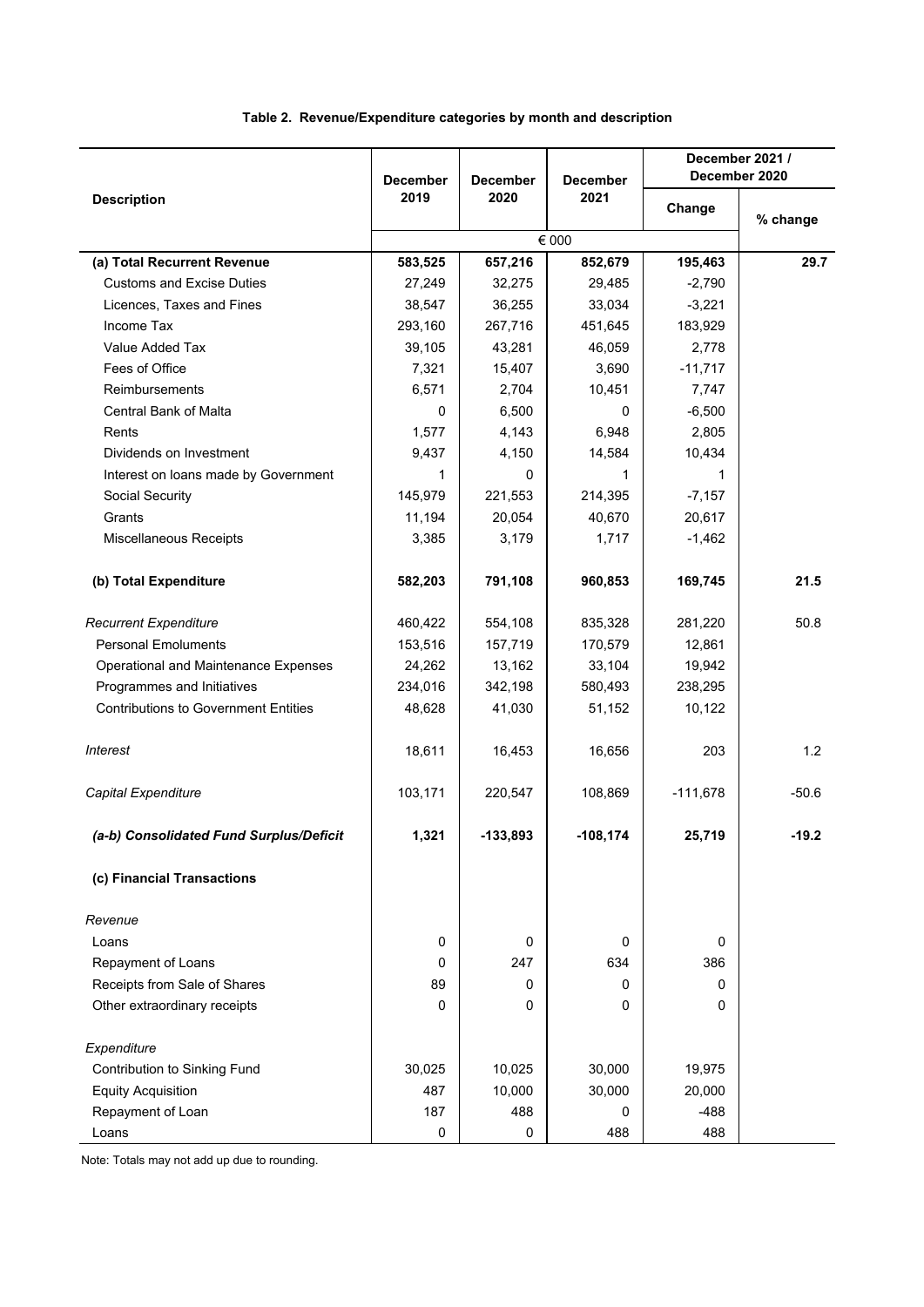|                                  |                             | <b>Personal emoluments</b> |                 |                                                        |                 | <b>Operational and Maintenance Expenses</b> |                 | <b>Programmes and Initiatives</b> |                 |                 | <b>Contributions to Government Entities</b> |                 |
|----------------------------------|-----------------------------|----------------------------|-----------------|--------------------------------------------------------|-----------------|---------------------------------------------|-----------------|-----------------------------------|-----------------|-----------------|---------------------------------------------|-----------------|
| <b>COFOG</b>                     | Jan-Dec<br>2019             | Jan-Dec<br>2020            | Jan-Dec<br>2021 | Jan-Dec<br>2019                                        | Jan-Dec<br>2020 | Jan-Dec<br>2021                             | Jan-Dec<br>2019 | Jan-Dec<br>2020                   | Jan-Dec<br>2021 | Jan-Dec<br>2019 | Jan-Dec<br>2020                             | Jan-Dec<br>2021 |
|                                  |                             |                            |                 |                                                        |                 | € 000                                       |                 |                                   |                 |                 |                                             |                 |
| General public services          | 111,524                     | 108,307                    | 140,915         | 53,886                                                 | 82,677          | 63,574                                      | 267,814         | 245,180                           | 533,719         | 52,045          | 49,868                                      | 135,474         |
| Defence                          | 43,744                      | 42,241                     | 61,051          | 9,050                                                  | 8.094           | 9,906                                       | 1.136           | 782                               | 595             | 409             | 490                                         | $\Omega$        |
| Public order and safety          | 116,139                     | 96,002                     | 96,012          | 19,057                                                 | 11,401          | 10,367                                      | 11,072          | 10,734                            | 15,670          | 9,636           | 47,300                                      | 49,808          |
| Economic affairs                 | 61,360                      | 63,368                     | 58,113          | 13,423                                                 | 29,996          | 39,656                                      | 153,440         | 222,791                           | 742,120         | 156,139         | 171,599                                     | 199,052         |
| Environment protection           | 8,621                       | 9,264                      | 6,134           | 293                                                    | 239             | 1,137                                       | 58,566          | 66,308                            | 42,243          | 32,872          | 28,905                                      | 15,570          |
| Housing and community amenities  | 1,436                       | 1,693                      | $\Omega$        | 627                                                    | 627             | $\Omega$                                    | 7,510           | 8,994                             | 18,056          | 10,005          | 8,561                                       | $\Omega$        |
| Health                           | 298,118                     | 322,848                    | 361,192         | 69,085                                                 | 68,643          | 88,820                                      | 233,623         | 311,569                           | 344,281         | 61,210          | 73,788                                      | 79,611          |
| Recreation, culture and religion | 7,646                       | 7,107                      | 8,152           | 2,621                                                  | 2,498           | 1,617                                       | 18,330          | 18,430                            | 14,930          | 29,753          | 36,114                                      | 33,635          |
| Education                        | 254,409                     | 269,148                    | 292,796         | 16,873                                                 | 16,858          | 21,472                                      | 185,920         | 210,001                           | 209,922         | 132,689         | 142,030                                     | 139,066         |
| Social protection                | 59,318                      | 61,326                     | 72,723          | 43,460                                                 | 45,707          | 42,905                                      | 1,556,336       | 1,675,379                         | 1,732,143       | 47,008          | 62,005                                      | 35,632          |
| <b>Total</b>                     | 962,313                     | 981,303                    | 1,097,089       | 228,375                                                | 266,740         | 279,454                                     | 2,493,748       | 2,770,166                         | 3,653,679       | 531,766         | 620,660                                     | 687,849         |
|                                  | <b>Interest Expenditure</b> |                            |                 | <b>Total Expenditure</b><br><b>Capital Expenditure</b> |                 |                                             |                 |                                   |                 |                 |                                             |                 |
| <b>COFOG</b>                     | Jan-Dec<br>2019             | Jan-Dec<br>2020            | Jan-Dec<br>2021 | Jan-Dec<br>2019                                        | Jan-Dec<br>2020 | Jan-Dec<br>2021                             | Jan-Dec<br>2019 | Jan-Dec<br>2020                   | Jan-Dec<br>2021 |                 |                                             |                 |
|                                  |                             |                            |                 |                                                        | € 000           |                                             |                 |                                   |                 |                 |                                             |                 |
| General public services          | 192,283                     | 181,205                    | 183,811         | 84,685                                                 | 97,520          | 339,463                                     | 762,237         | 764,755                           | 1,396,957       |                 |                                             |                 |
| Defence                          | 0                           | 0                          | $\mathbf 0$     | 21,084                                                 | 11,685          | 6,719                                       | 75,423          | 63,292                            | 78,271          |                 |                                             |                 |
| Public order and safety          | 0                           | $\Omega$                   | $\mathbf 0$     | 37,718                                                 | 30,354          | 44,915                                      | 193,621         | 195,791                           | 216,771         |                 |                                             |                 |
| Economic affairs                 | 0                           | $\Omega$                   | 0               | 277.961                                                | 706,687         | 173,629                                     | 662,323         | 1,194,441                         | 1,212,571       |                 |                                             |                 |
| Environment protection           | 0                           | $\mathbf 0$                | $\mathbf 0$     | 63,564                                                 | 53,800          | 32,682                                      | 163,917         | 158,516                           | 97,766          |                 |                                             |                 |
| Housing and community amenities  | $\mathbf 0$                 | 0                          | 0               | 683                                                    | 1.788           | 1,539                                       | 20,261          | 21,663                            | 19,595          |                 |                                             |                 |
| Health                           | $\mathbf 0$                 | $\Omega$                   | $\mathbf 0$     | 12,408                                                 | 44,848          | 47,544                                      | 674,444         | 821,696                           | 921,448         |                 |                                             |                 |
| Recreation, culture and religion | 0                           | $\Omega$                   | $\mathbf 0$     | 22,198                                                 | 38,038          | 16,038                                      | 80,547          | 102,186                           | 74,372          |                 |                                             |                 |
| Education                        | 0                           | $\Omega$                   | 0               | 29,623                                                 | 38,119          | 59,516                                      | 619,513         | 676,156                           | 722,773         |                 |                                             |                 |
| Social protection                | $\Omega$                    | $\Omega$                   | $\Omega$        | 5,119                                                  | 14,291          | 12,831                                      | 1,711,241       | 1,858,708                         | 1,896,234       |                 |                                             |                 |
| <b>Total</b>                     | 192.283                     | 181.205                    | 183.811         | 555.043                                                | 1,037,130       | 734,878                                     | 4,963,528       | 5,857,203                         | 6,636,759       |                 |                                             |                 |

**Table 3. Government Expenditure by COFOG category by period and description**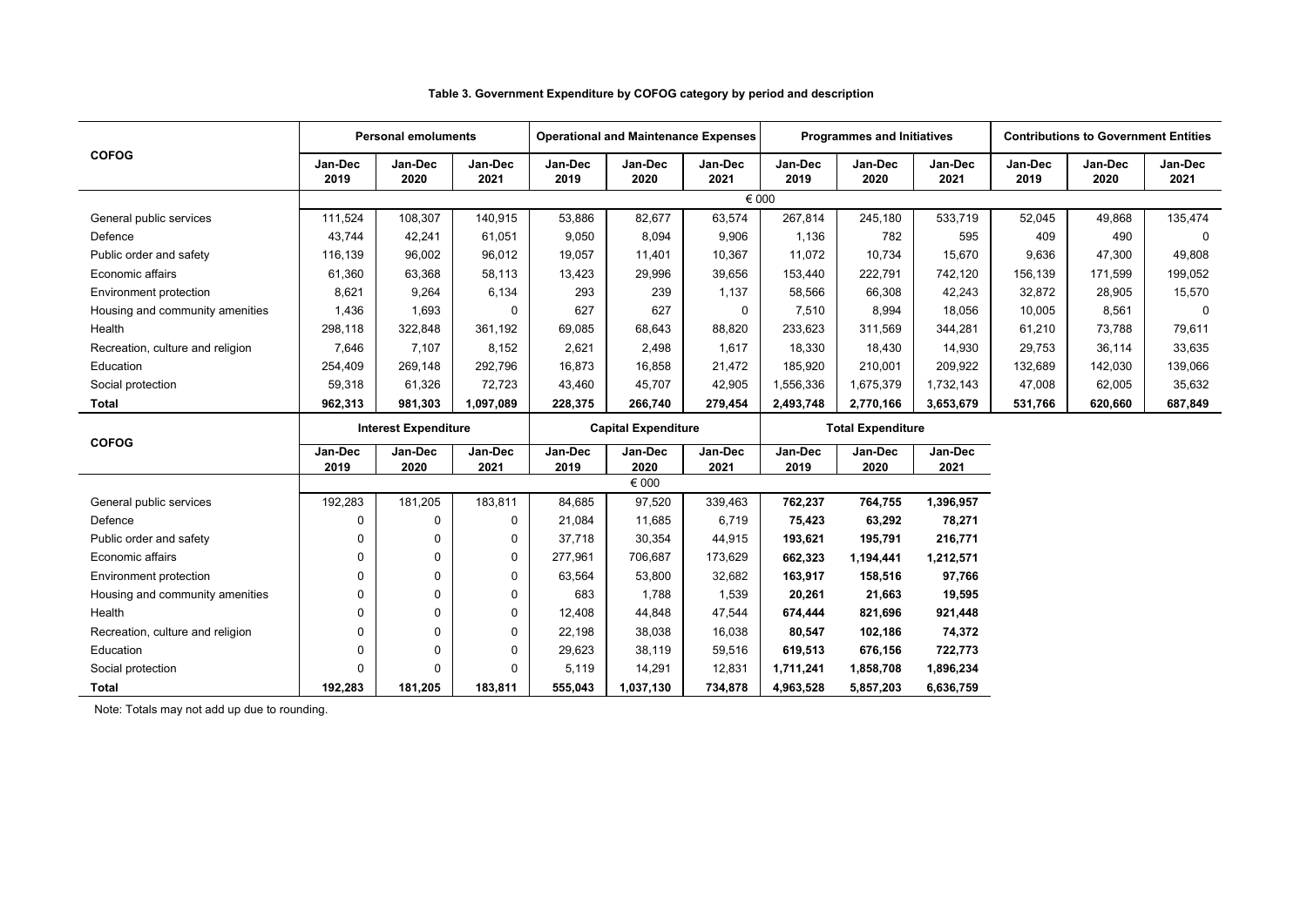**Table 4. Consolidated Fund data in ESA 2010 codes by period and description**

|                                              | <b>ESA</b><br>code | Jan-Dec<br>2019 | Jan-Dec      | Jan-Dec      |         | Jan-Dec 2021 /<br><b>Jan-Dec 2020</b> |
|----------------------------------------------|--------------------|-----------------|--------------|--------------|---------|---------------------------------------|
| <b>Description</b>                           |                    |                 | 2020         | 2021         | Change  | % change                              |
|                                              |                    |                 |              | € 000        |         |                                       |
| 1. Total Revenue                             |                    | 4,618,025       | 4,041,274    | 4,980,563    | 939,289 |                                       |
| <b>Market Output</b>                         | P <sub>11</sub>    | 112,488         | 149,397      | 167,550      |         |                                       |
| Taxes on Production and Imports              | D <sub>2</sub>     | 1,592,780       | 1,285,226    | 1,596,911    |         |                                       |
| Property income receivable                   | D <sub>4</sub>     | 69,304          | 63,290       | 69,560       |         |                                       |
| Current taxes on income, wealth, etc         | D <sub>5</sub>     | 1,834,225       | 1,598,263    | 2,113,139    |         |                                       |
| Social Contributions                         | D61                | 792,608         | 811,360      | 840,742      |         |                                       |
| Current transfers receivable                 | D7                 | 17,384          | 6.060        | 8.004        |         |                                       |
| Capital transfers receivable                 | D <sub>9</sub>     | 199,236         | 127,678      | 184,657      |         |                                       |
|                                              |                    |                 |              |              |         |                                       |
| 2. Total Expenditure                         |                    | 4,608,671       | 5,509,180    | 6,222,811    | 713,631 |                                       |
| Intermediate Consumption                     | P <sub>2</sub>     | 701,228         | 932,928      | 1,058,744    |         |                                       |
| <b>Gross Capital Formation</b>               | $P5g+NP$           | 265,480         | 233,953      | 413,512      |         |                                       |
| <b>Compensation of Employees</b>             | D <sub>1</sub>     | 1,099,261       | 1,161,691    | 1,156,072    |         |                                       |
| Property income payable                      | D <sub>4</sub>     | 178,407         | 131,031      | 158,671      |         |                                       |
| Subsidies                                    | D <sub>3</sub>     | 100,801         | 485,634      | 438,258      |         |                                       |
| Social Benefits and social transfers in kind | D62+D632           | 1,161,165       | 1,271,403    | 1,357,629    |         |                                       |
| Current transfers payable                    | D7                 | 1,045,255       | 1,189,932    | 1,504,016    |         |                                       |
| Capital transfers payable                    | D <sub>9</sub>     | 57,073          | 102,609      | 135,910      |         |                                       |
| (1-2) Consolidated Fund Surplus/Deficit      |                    | 9,354           | $-1,467,906$ | $-1,242,248$ | 225,658 | $-15.4$                               |

Note: Totals may not add up due to rounding.

**Table 5. Consolidated Fund data in ESA 2010 codes by month and description**

|                                              | <b>ESA</b><br>code | <b>December</b> | <b>December</b> | <b>December</b> | December 2021 /<br>December 2020 |          |
|----------------------------------------------|--------------------|-----------------|-----------------|-----------------|----------------------------------|----------|
| <b>Description</b>                           |                    | 2019            | 2020            | 2021            | Change                           | % change |
|                                              |                    |                 |                 | € 000           |                                  |          |
| 1. Total Revenue                             |                    | 522,061         | 570,087         | 776,552         | 206,465                          |          |
| <b>Market Output</b>                         | P <sub>11</sub>    | 13,563          | 21,603          | 17,089          |                                  |          |
| Taxes on Production and Imports              | D <sub>2</sub>     | 97,460          | 107,822         | 108,519         |                                  |          |
| Property income receivable                   | D <sub>4</sub>     | 5,813           | 10,359          | 9,288           |                                  |          |
| Current taxes on income, wealth, etc.        | D <sub>5</sub>     | 300,557         | 272.609         | 453,135         |                                  |          |
| Social Contributions                         | D61                | 90,128          | 137,236         | 144,012         |                                  |          |
| Current transfers receivable                 | D7                 | 2,071           | 878             | 1,770           |                                  |          |
| Capital transfers receivable                 | D <sub>9</sub>     | 12,468          | 19,580          | 42,740          |                                  |          |
|                                              |                    |                 |                 |                 |                                  |          |
| 2. Total Expenditure                         |                    | 520,740         | 703,980         | 884,727         | 180,747                          |          |
| Intermediate Consumption                     | P <sub>2</sub>     | 87,144          | 130,164         | 135,726         |                                  |          |
| <b>Gross Capital Formation</b>               | P5g+NP             | 45,407          | 44,898          | 49,421          |                                  |          |
| <b>Compensation of Employees</b>             | D <sub>1</sub>     | 166.909         | 175,609         | 179,746         |                                  |          |
| Property income payable                      | D <sub>4</sub>     | 20,028          | 16,888          | 17,510          |                                  |          |
| <b>Subsidies</b>                             | D <sub>3</sub>     | 18,716          | 95,357          | 68,333          |                                  |          |
| Social Benefits and social transfers in kind | D62+D632           | 100,262         | 127,618         | 113,851         |                                  |          |
| Current transfers payable                    | D7                 | 66,480          | 83,935          | 297,529         |                                  |          |
| Capital transfers payable                    | D <sub>9</sub>     | 15,793          | 29,511          | 22,611          |                                  |          |
| (1-2) Consolidated Fund Surplus/Deficit      |                    | 1,321           | $-133,893$      | $-108, 175$     | 25,718                           | $-19.2$  |
|                                              |                    |                 |                 |                 |                                  |          |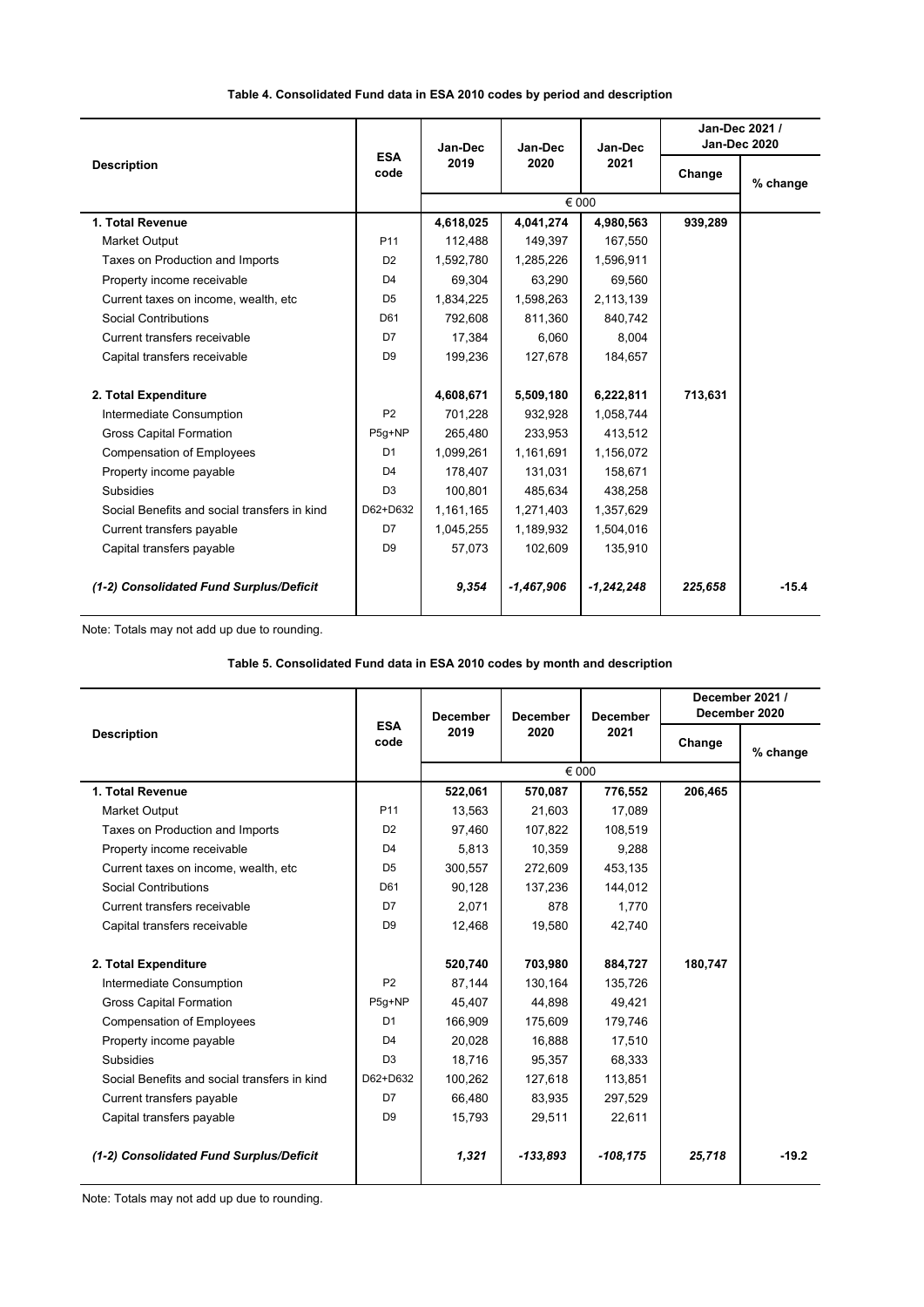| Table 6. Central Government debt by month and description |
|-----------------------------------------------------------|
|-----------------------------------------------------------|

|                                               | <b>December</b> | <b>December</b> | <b>December</b> | December 2021 /<br>December 2020 |          |  |  |
|-----------------------------------------------|-----------------|-----------------|-----------------|----------------------------------|----------|--|--|
| <b>Description</b>                            | 2019            | 2020            | 2021            | Change                           | % change |  |  |
|                                               | € 000           |                 |                 |                                  |          |  |  |
| <b>Total Central Government Debt</b>          | 5,328,195       | 6,765,235       | 8,097,434       | 1,332,199                        | 19.7     |  |  |
| of which:                                     |                 |                 |                 |                                  |          |  |  |
| <b>Treasury Bills</b>                         | 300,000         | 644,000         | 599.420         | $-44,580$                        |          |  |  |
| <b>Malta Government Stocks</b>                | 4,769,412       | 5,642,872       | 6,637,826       | 994,954                          |          |  |  |
| 62+ Malta Government Savings Bond             | 289,849         | 380.507         | 474.942         | 94,436                           |          |  |  |
| Foreign Loans                                 | 967             | 120,839         | 420.718         | 299,879                          |          |  |  |
| MGSF investments in Government Debt           | $-121,203$      | $-113.353$      | $-128.974$      | $-15,621$                        |          |  |  |
| Euro coins issued in the name of the Treasury | 89,171          | 90.371          | 93.502          | 3,131                            |          |  |  |

Note: Totals may not add up due to rounding.



**Chart 1. Consolidated Fund Surplus/Deficit: January to December by year** 



**Chart 2. Recurrent Revenue by main** 

 **Chart 3. Expenditure by main category (%): January to December 2021**